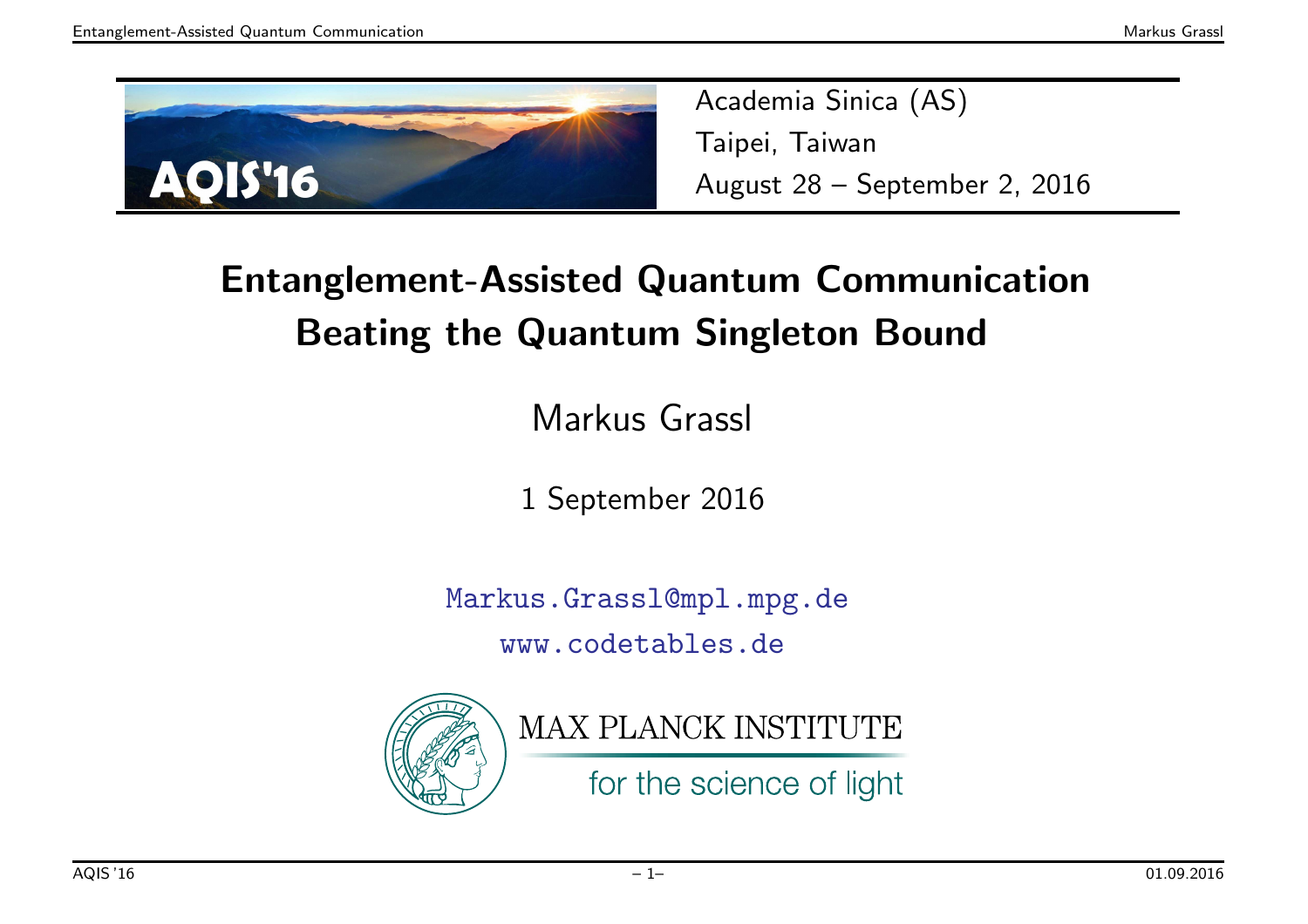## Overview

- parameters of quantum error-correcting codes (QECC)
- no-cloning bound
- quantum Singleton bound
- entanglement-assisted QECC
- noiseless teleportation
- noiseless teleportation
- our scheme
- examples
- conclusions

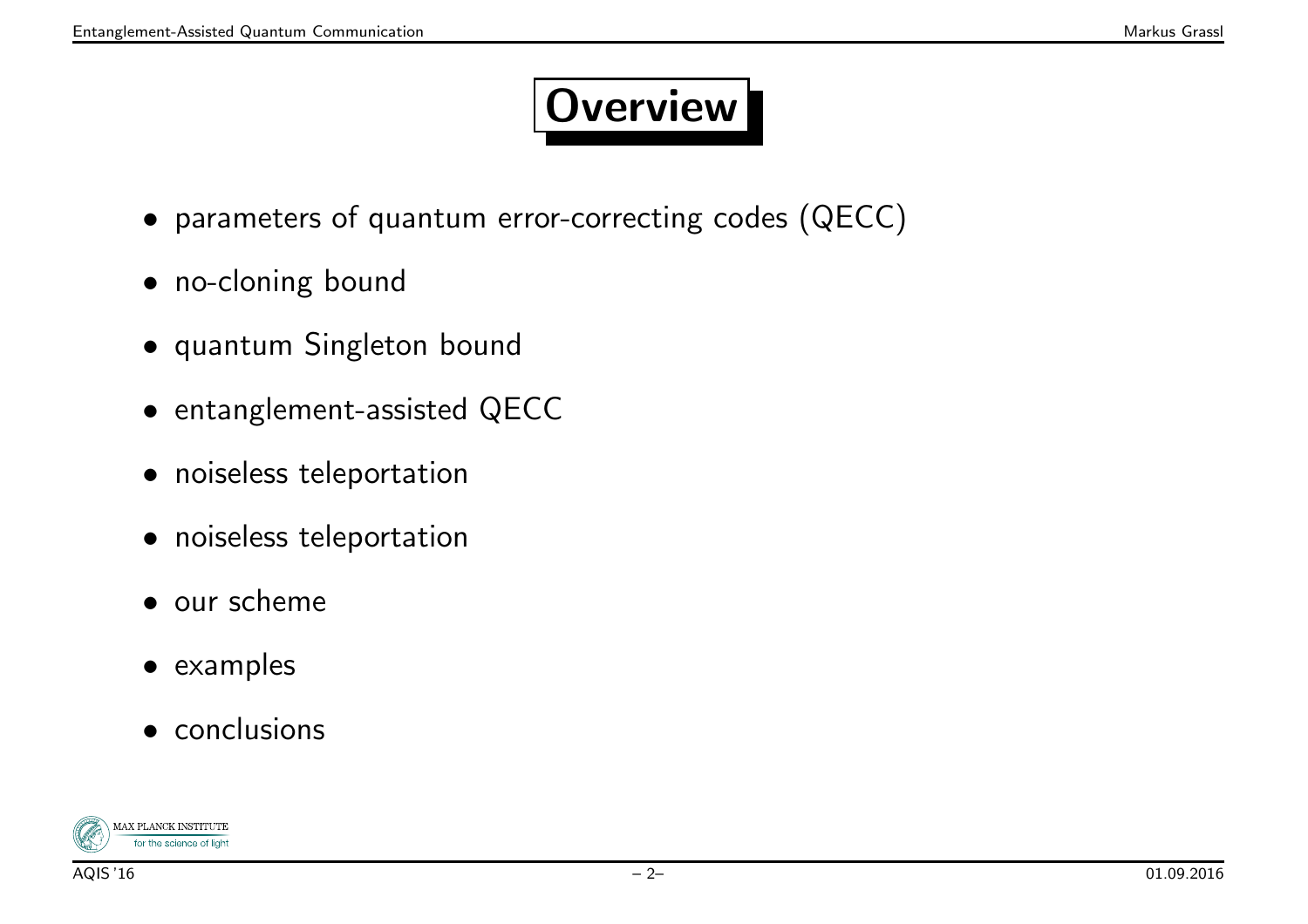## Code Parameters

Quantum Code:  $\mathcal{C} = \llbracket n, k, d \rrbracket_q$ 

- $q$ : dimension of the subsystems
- $n:$  number of subsystems used in total
- <sup>k</sup>: number of (logical) subsystems encoded
- $d$ : "minimum distance"
	- correct all errors acting on at most  $(d-1)/2$  subsystems

–detect all errors acting on less than  $d$  subsystems

–correct all errors at less than  $d$  known positions ("erasures")

trivial absolute bound:  $k \leq n-(d-1)=n+1-d$ equivalently:  $\left\lfloor d \leq n+1-k \right\rfloor$ 

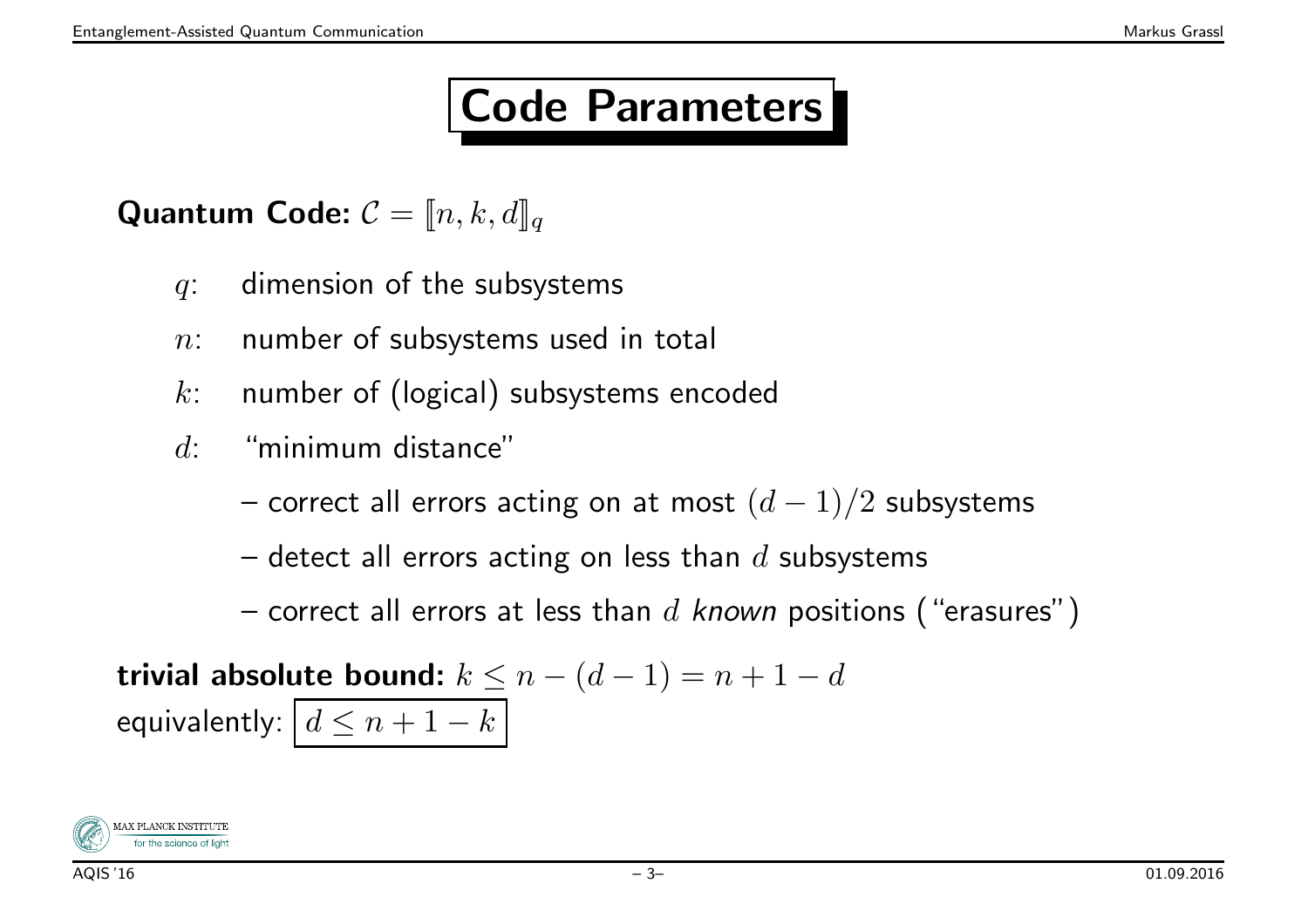## No-Cloning Bound

**Assumption:**  $\mathcal{C} = [\![n,1,n/2+1]\!]_q$  exists



two independent copies

 $\implies$  no-cloning bound:  $d-1 < n/2$  or  $\boxed{2d < n+2}$ 

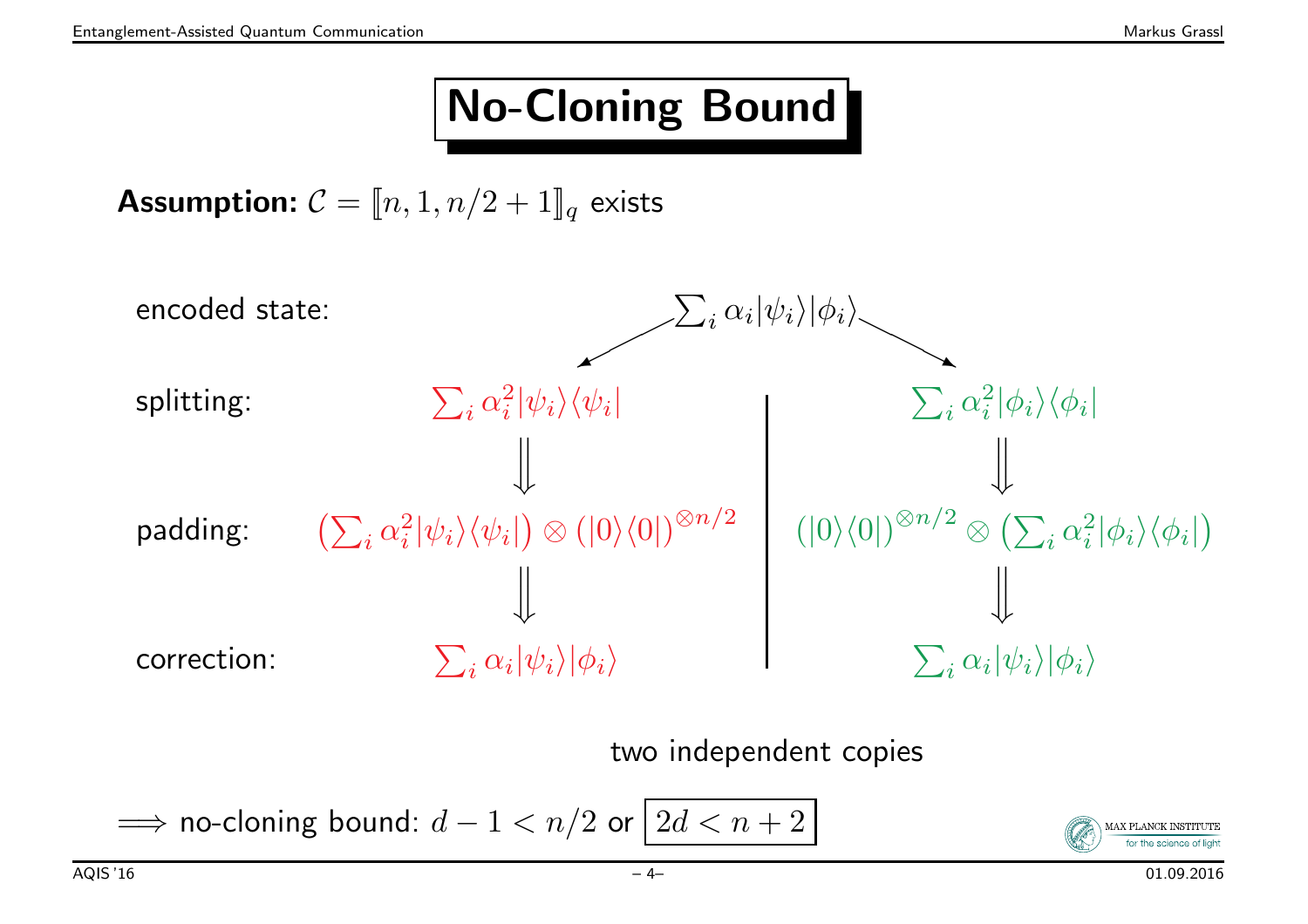## Quantum Singleton Bound

[E. Rains, Nonbinary Quantum Codes, quant-ph/9703048]

Let  $\mathcal{C} = [\![n,k,d]\!]_q$  be a quantum error-correcting code. Then

 $2d \leq n+2-k.$ 

Proof (sketch:) [J. Preskill, Lecture Notes, Sect. 7.8.3]

- splitting of the code into  $(d-1) + (d-1) + (n+2-2d)$  qudits
- $\bullet\,$  maximally entangled state of input and reference system  $R$
- $\bullet\,$  the first two blocks with  $d-1$  qudits have no correlations with  $R$
- $\bullet\,$  the entropy of the third block with  $n+2-2d$  qudits is at least  $k\log q$

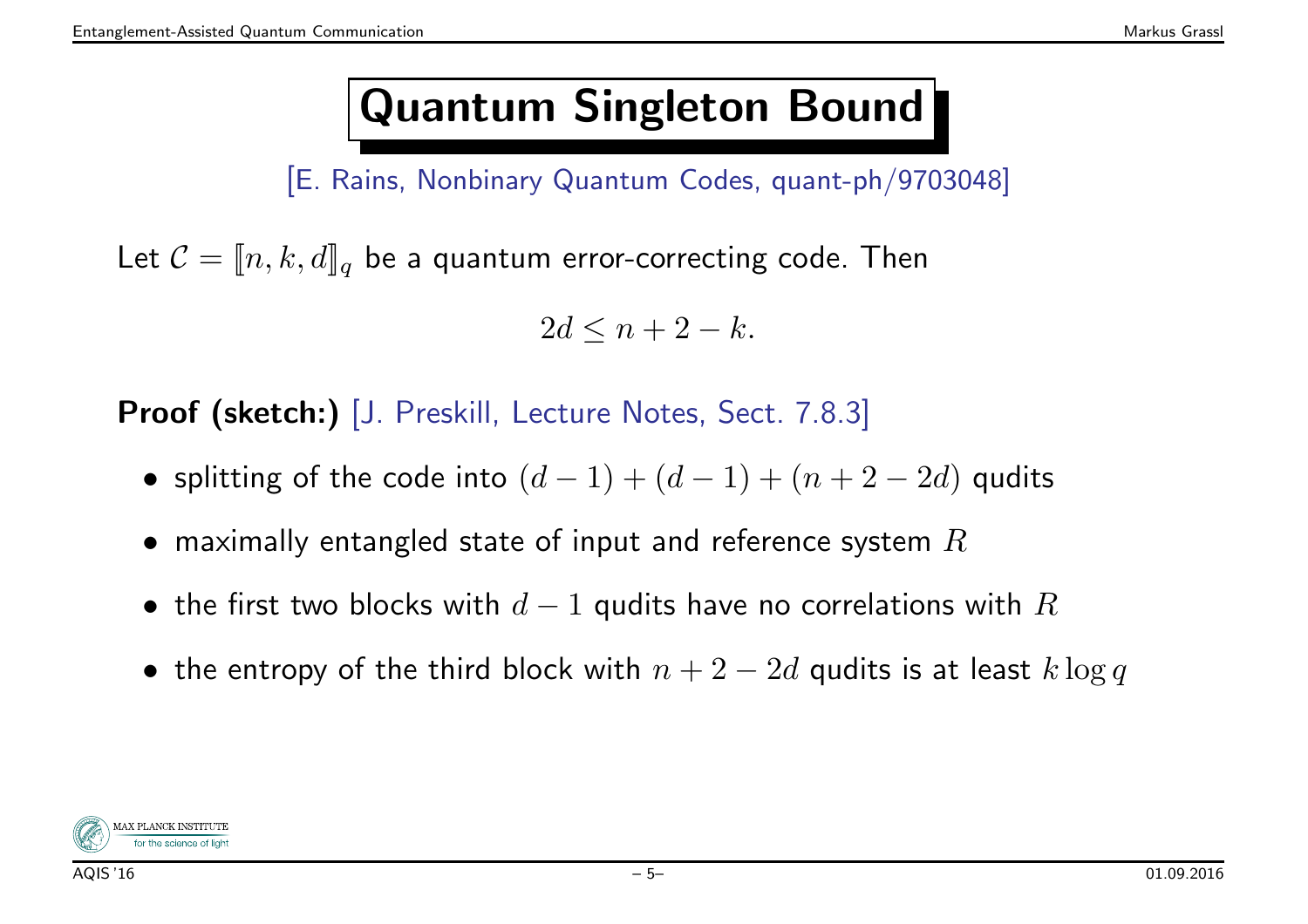#### Quantum Error-Correcting Code (QEC)



Scheme of a communication protocol using a QECC  $\llbracket n,k,d \rrbracket_q$ 

quantum Singleton bound:  $\boxed{2d \leq n+2-k}$ 

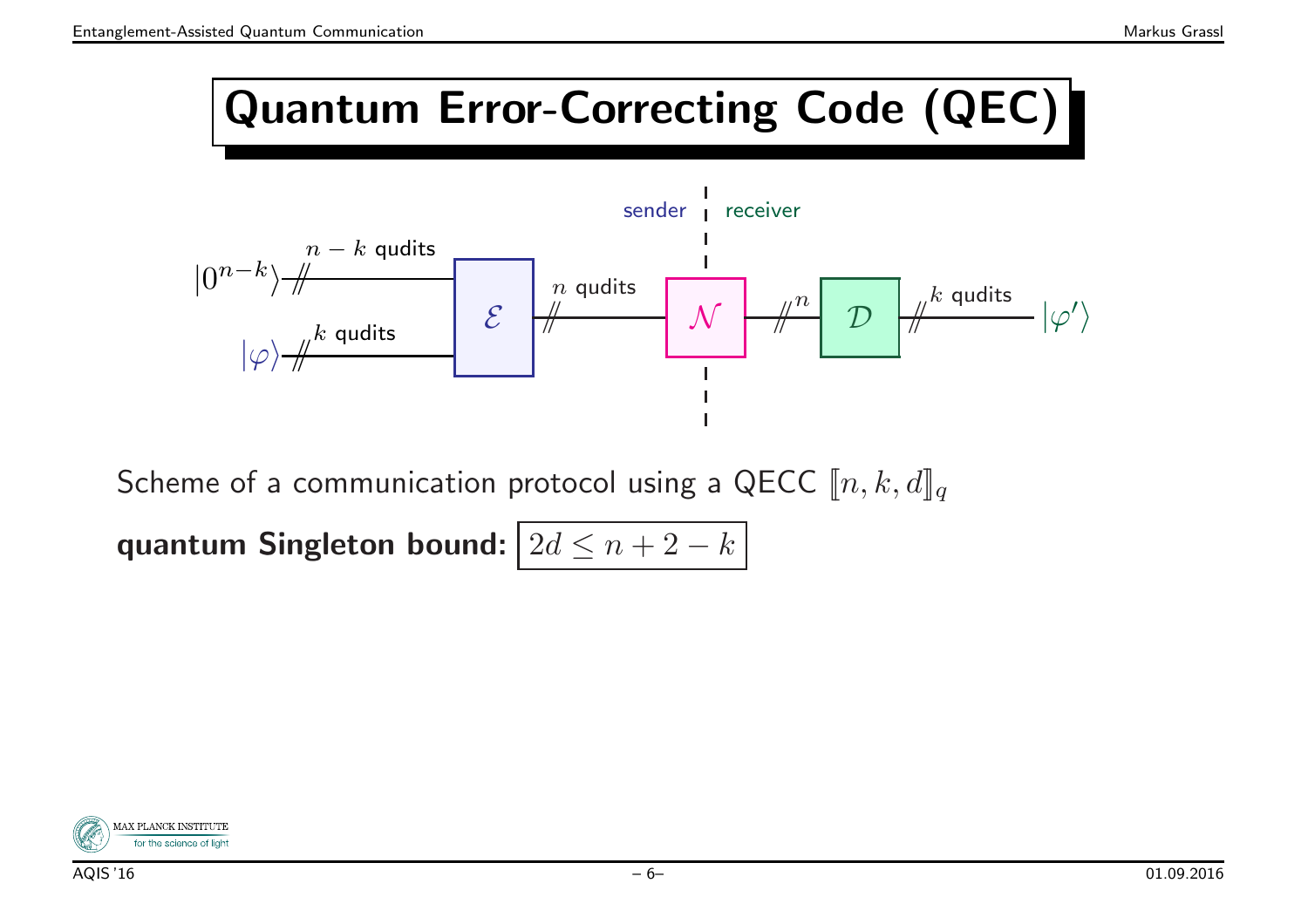#### Entanglement-Assisted QECC



Communication scheme using an entanglement-assisted QECC  $\llbracket n,k,d; c\rrbracket_q.$ 

similar to a QECC of length 
$$
n + c
$$

$$
\implies \text{conjectured bound:} \boxed{2d \leq n + c + 2 - k}
$$

[Brun, Devetak, & Hsieh, arXiv:quant-ph/0608027]

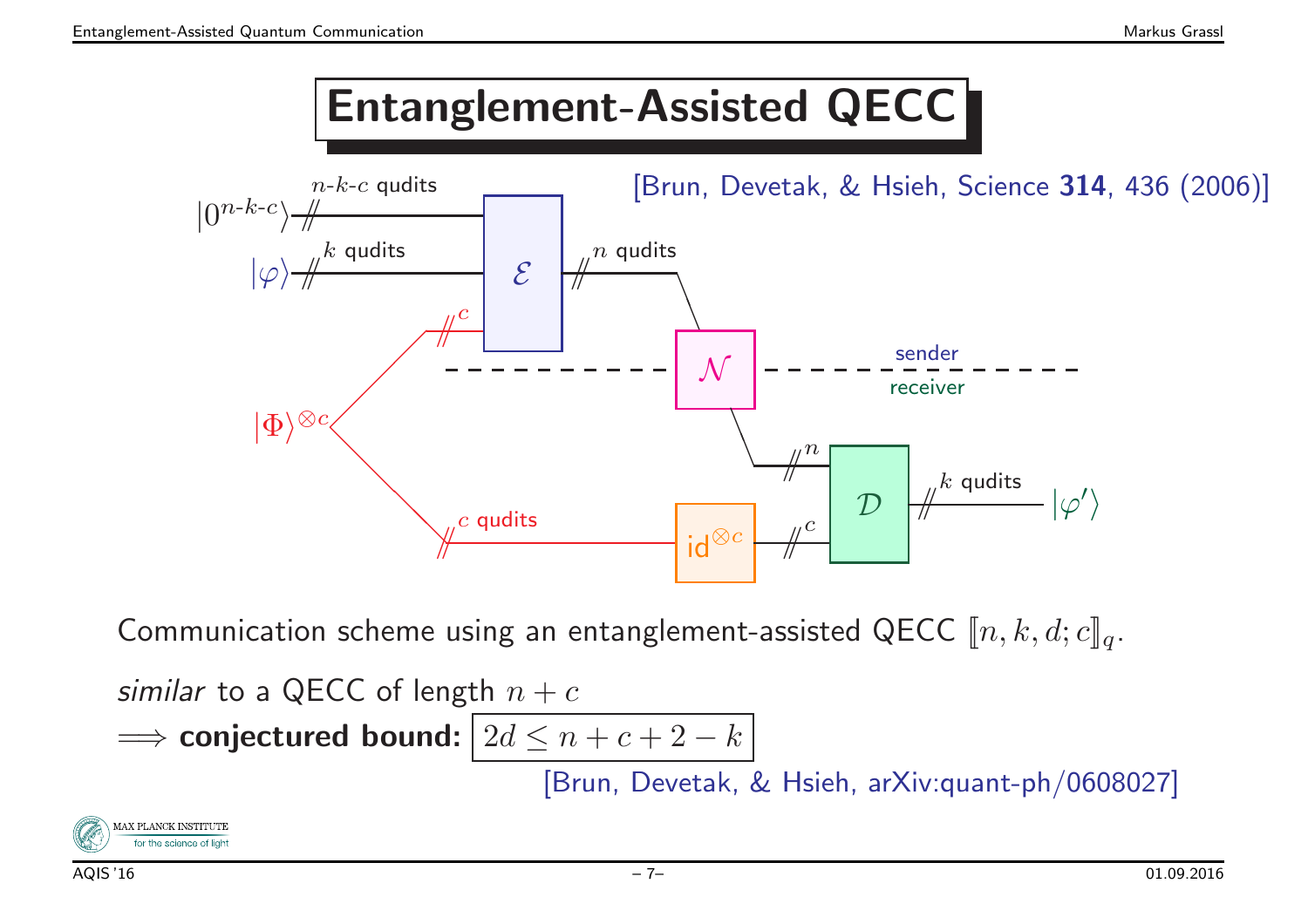#### Noiseless Teleportation



The maximally entangled states  $|\Phi\rangle^{\otimes c}$  can be prepared by either party, or even <sup>a</sup> third party.

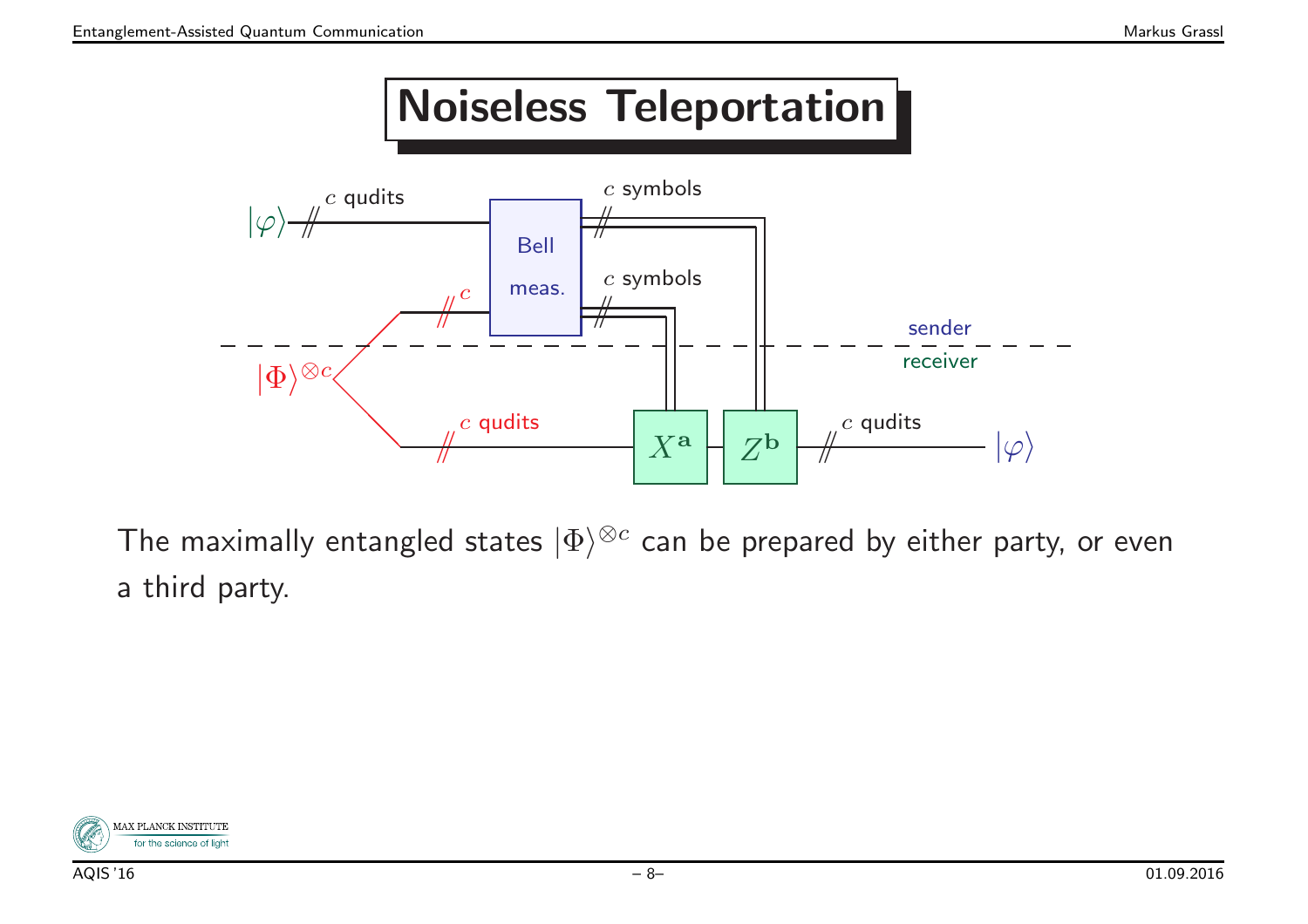## The New Scheme



Teleportation-based scheme using  $c=k$  maximally entangled states.

**bound:** 
$$
d \leq n + 1 - 2k
$$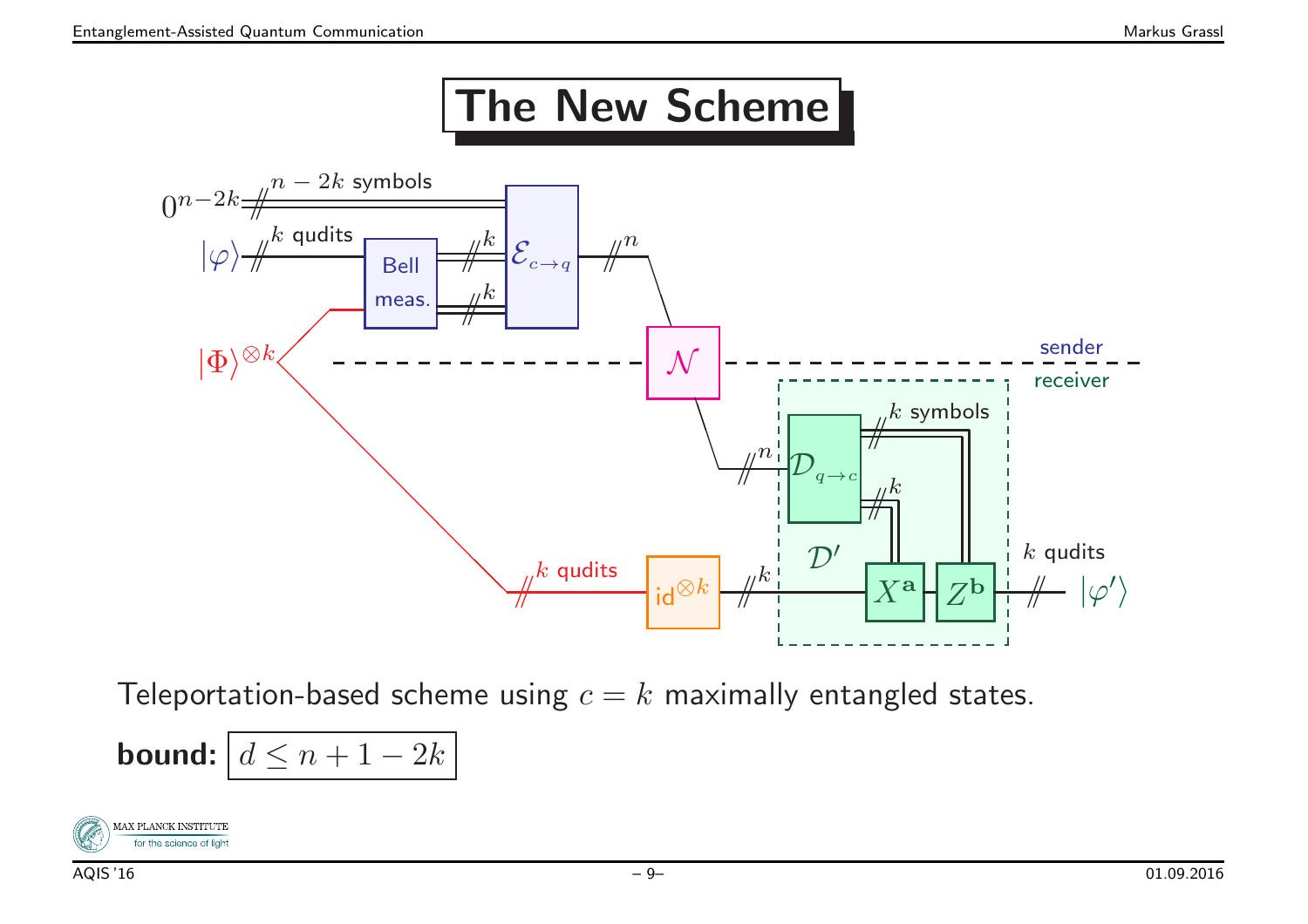## Bounds



Asymptotic bounds (length  $n \to \infty$ ) on the normalized minimum distance  $\delta = d/n$  as a function of the code rate  $R = k/n$ .

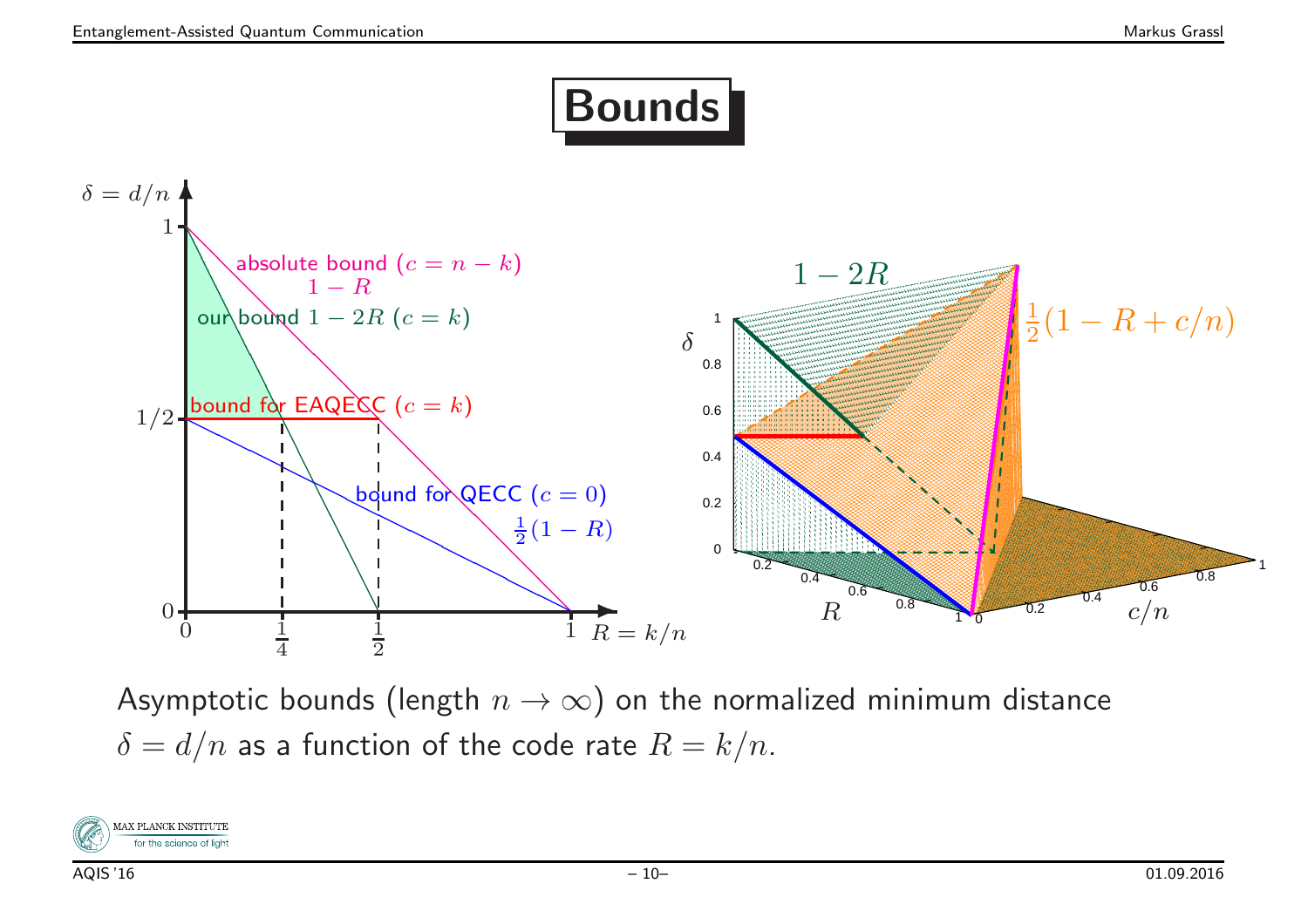

- $\bullet\,$  classical code  $[5,2,3]_2$  generated by  $G$  $G = \begin{pmatrix} 1 & 0 & 1 & 1 & 0 \ 0 & 1 & 0 & 1 & 1 \end{pmatrix}$
- $\bullet$  standard QECC  $[\![ 5,1,3 ]\!]_2$  exists, but our scheme additionally tolerates all phase errors

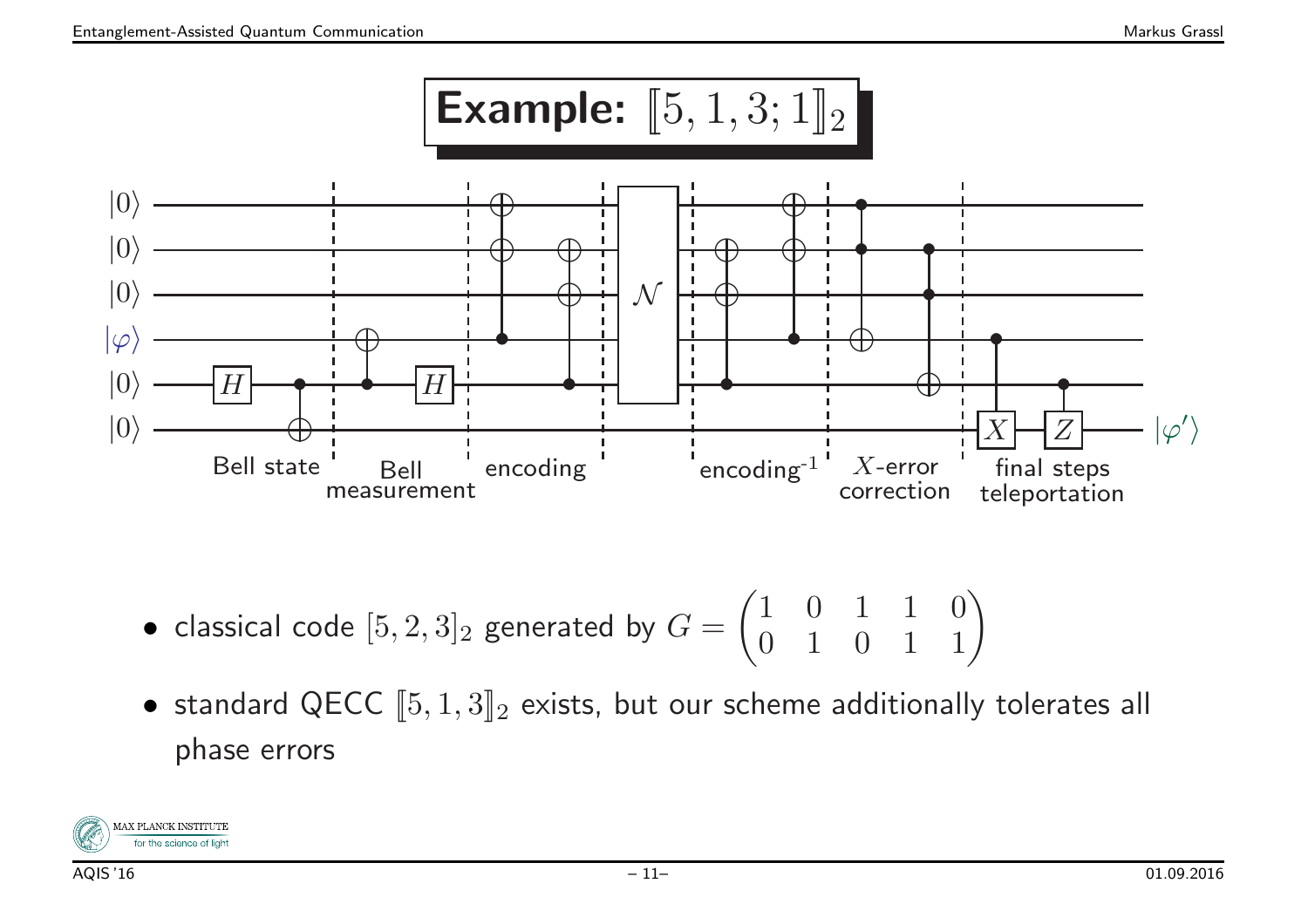

stabilizer & normalizer:

$$
\begin{pmatrix} Z & I & I & I & I \\ I & Z & I & I & I \\ I & I & Z & I & I \\ I & I & I & I & Z \\ \hline I & I & I & I & Z \\ \hline I & I & I & X & I & I \\ \hline I & I & I & X & I & I \\ \hline I & I & I & Z & I & I \\ \end{pmatrix} \longrightarrow \begin{pmatrix} Z & I & I & Z & I & I \\ I & Z & I & Z & Z & I \\ I & Z & I & Z & I & I \\ X & X & I & X & Z & X \\ \hline X & X & I & X & I & X \\ \hline X & X & I & X & I & I \\ \hline X & X & I & X & I & I \\ \end{pmatrix}
$$

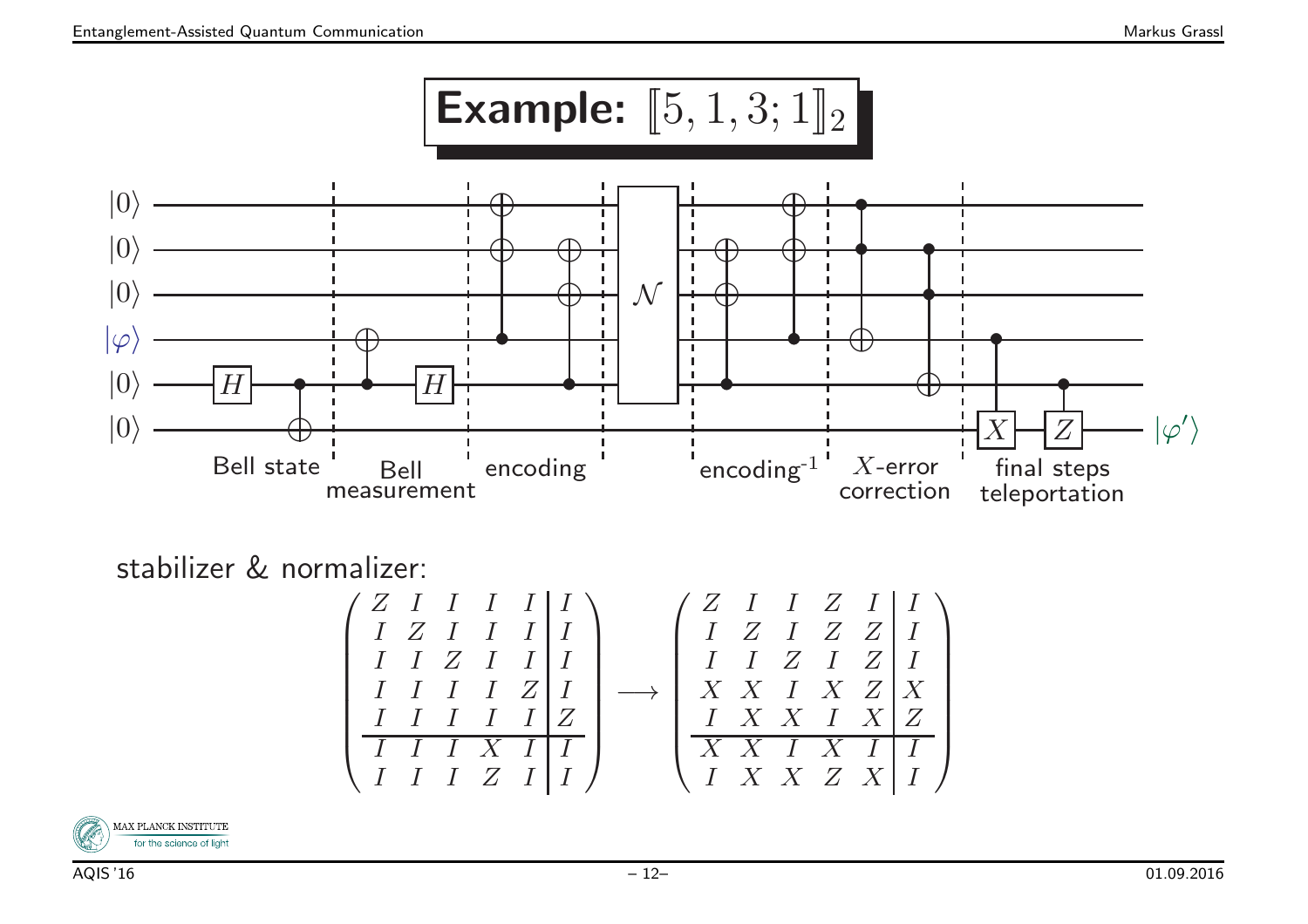# Example:  $[\![ 5,1,3;1 ]\!]_2$

stabilizer & normalizer:

$$
\begin{pmatrix}\nZ & I & I & I & I & I \\
I & Z & I & I & I & I \\
I & I & Z & I & I & I \\
I & I & I & I & Z & I \\
I & I & I & I & Z & I \\
I & I & I & X & I & I \\
I & I & I & Z & I & I\n\end{pmatrix} \longrightarrow \begin{pmatrix}\nZ & I & I & Z & I & I \\
I & Z & I & Z & Z & I \\
I & I & Z & Z & I & I \\
I & I & Z & I & Z & I \\
X & X & I & X & Z & X \\
I & X & X & I & X & I \\
X & X & I & X & I & I \\
I & X & X & Z & X & I\n\end{pmatrix}
$$

split weight enumerators [C.-Y. Lai & A. Ashikhmin, arXiv:1602.00413v2]

$$
W_C^{(5,1)}(Y;V) = (1 + 2Y^2 + 4Y^3 + Y^4) + (4Y^3 + 12Y^4 + 8Y^5)V
$$
  
\n
$$
W_{C^\perp}^{(5,1)}(Y;V) = (1 + 2Y^2 + 8Y^3 + 13Y^4 + 8Y^5)
$$
  
\n
$$
+ (5Y + 8Y^2 + 18Y^3 + 40Y^4 + 25Y^5)V
$$
  
\n
$$
W_{C^\perp}^{(5,1)}(Y;V) - W_C^{(5,1)}(Y;V) = (4Y^3 + 12Y^4 + 8Y^5)
$$
  
\n
$$
+ (5Y + 8Y^2 + 14Y^3 + 28Y^4 + 17Y^5)V
$$

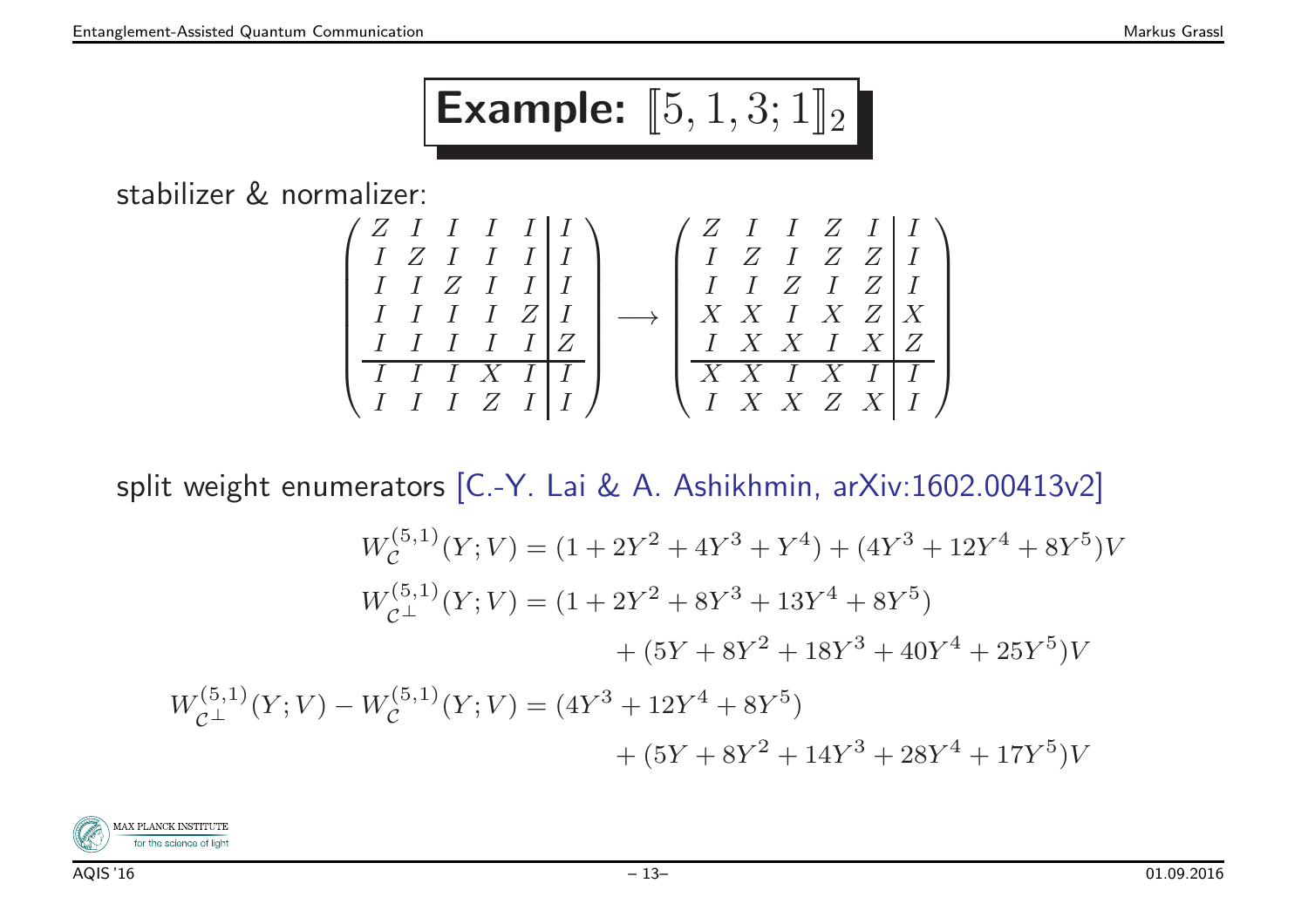

 $\bullet\,$  classical code  $[9,2,6]_2$ 

• original bound for 
$$
n = 9
$$
,  $k = 1$ ,  $c = 1$ :  $\boxed{2d \le n + c + 2 - k = 11}$ 

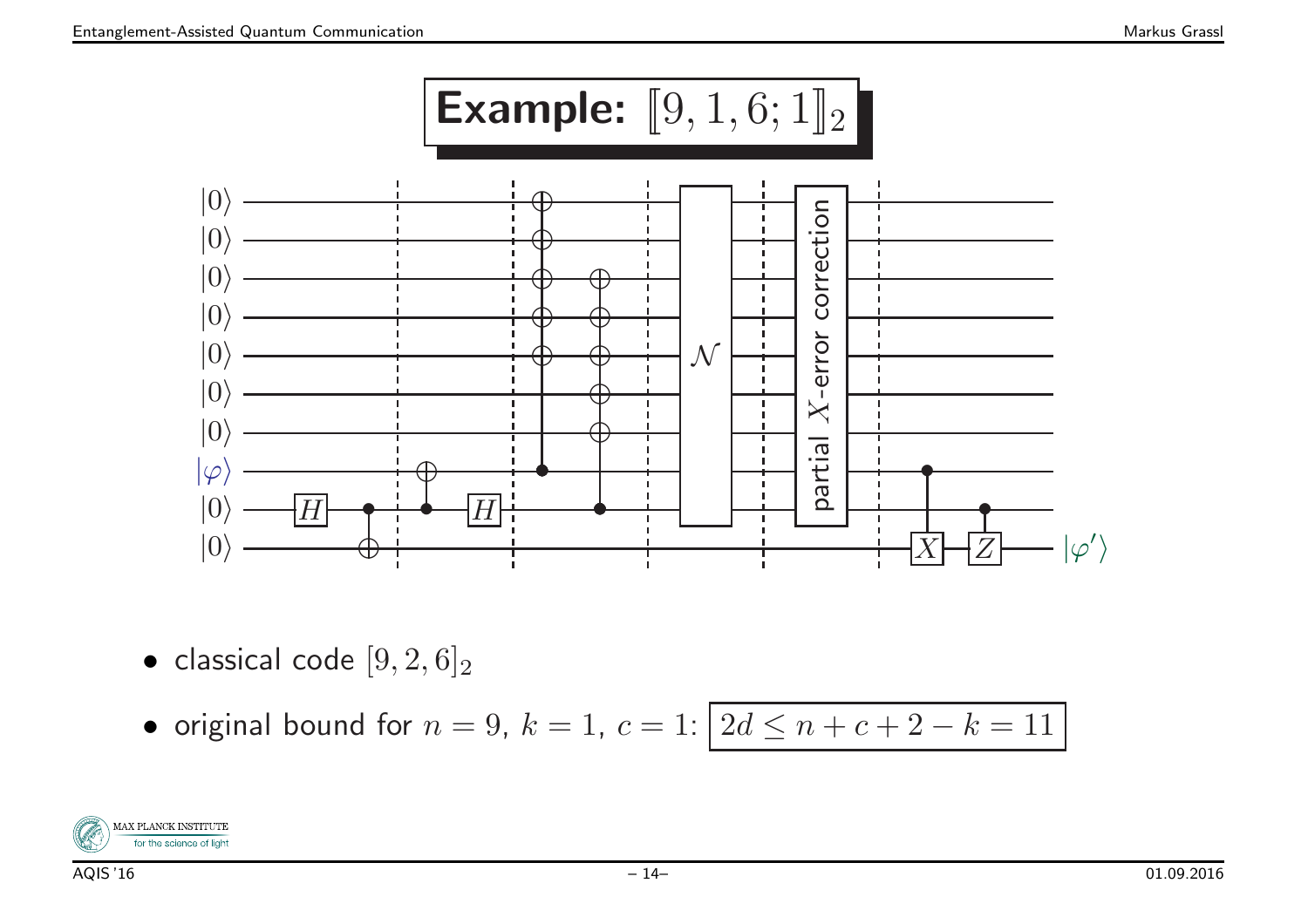# Example:  $[\![9,1,6;1]\!]_2$

stabilizer & normalizer:



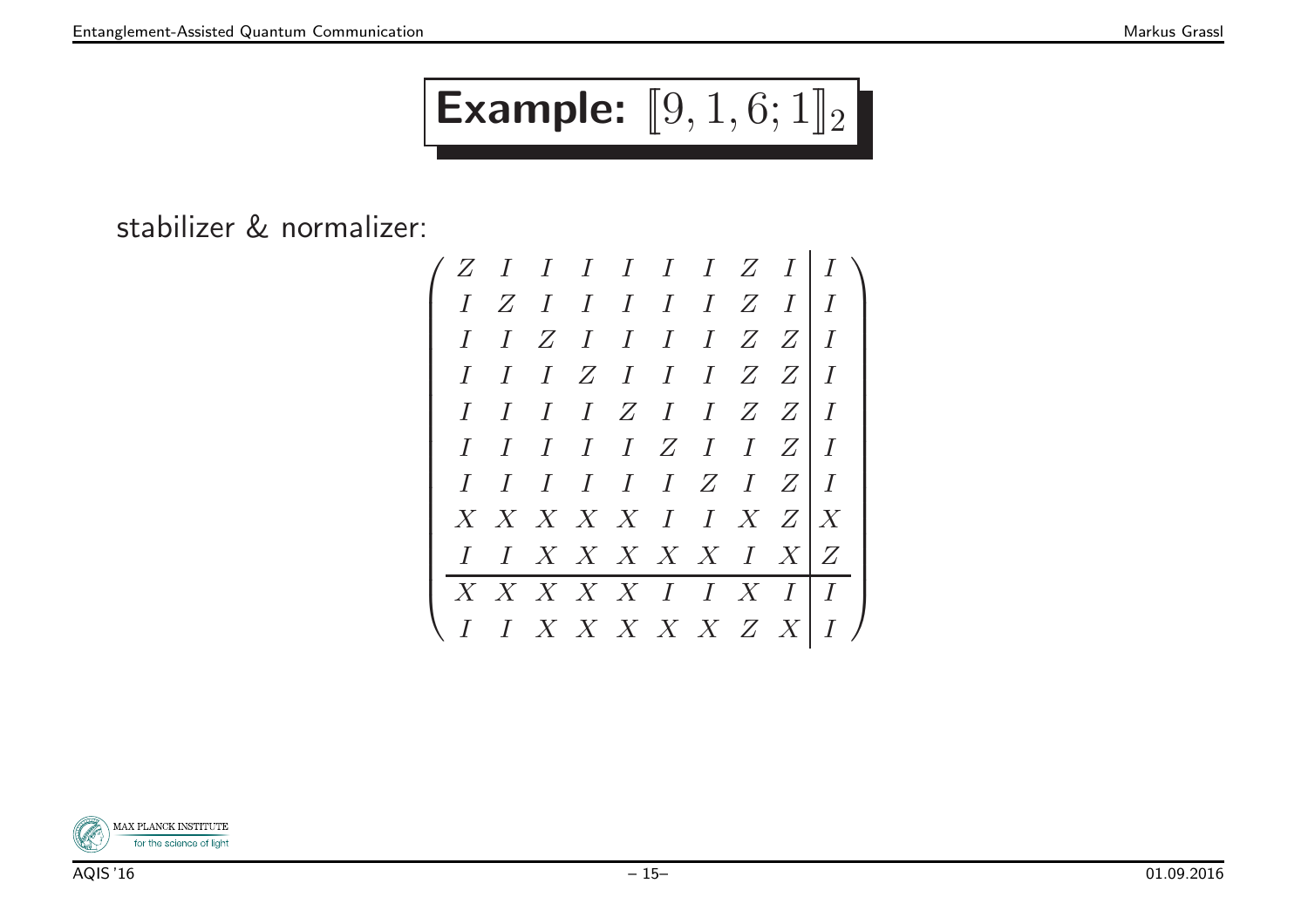# Example:  $[\![9,1,6;1]\!]_2$

split weight enumerators [C.-Y. Lai & A. Ashikhmin, arXiv:1602.00413v2]

$$
W_C^{(9,1)}(Y;V) = (1 + 9Y^2 + 27Y^3 + 27Y^4 + 27Y^5 + 27Y^6 + 9Y^7 + Y^9)
$$
  
+ 
$$
(48Y^6 + 144Y^7 + 144Y^8 + 48Y^9)V
$$
  

$$
W_{C^\perp}^{(9,1)}(Y;V) = (1 + 9Y^2 + 27Y^3 + 27Y^4 + 27Y^5 + 75Y^6 + 153Y^7 + 144Y^8 + 49Y^9)
$$
  
+ 
$$
(9Y + 27Y^2 + 57Y^3 + 99Y^4 + 99Y^5 + 201Y^6 + 459Y^7 + 441Y^8 + 144Y^9)V
$$

$$
W_{\mathcal{C}^{\perp}}^{(9,1)}(Y;V) - W_{\mathcal{C}}^{(9,1)}(Y;V)
$$
  
=  $(48Y^6 + 144Y^7 + 144Y^8 + 48Y^9)$   
+  $(9Y + 27Y^2 + 57Y^3 + 99Y^4 + 99Y^5 + 153Y^6 + 315Y^7 + 297Y^8 + 96Y^9)V$